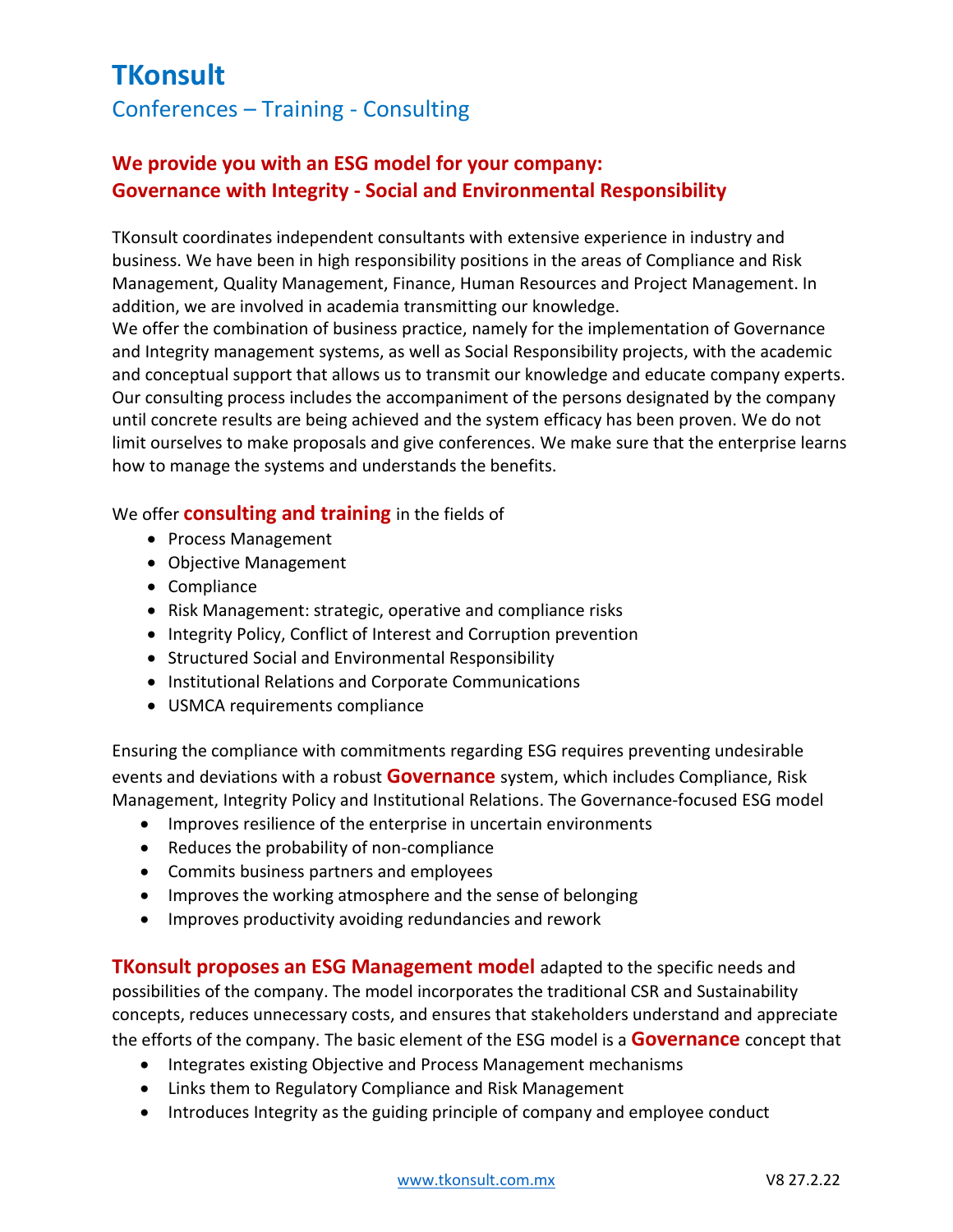# **TKonsult**

## Conferences – Training - Consulting

#### **The Enterprise Management Systems consulting services**

#### **1. Diagnose Enterprise Governance status**

- Evaluate maturity of existing management systems
- Establish the need to involve suppliers and clients

#### **2. Implement an Integrity Policy**

- Develop and communicate a Code of Integrity (Code of Conduct)
- Implement a Complaint System (Whistleblower platform)
- Prevent Conflict of Interest and Corruption

#### **3. Management systems**

- Improvement of existing Objective and Process Management systems
- Implementation of Regulatory Compliance
- Implementation of Risk Management

#### **4. Structure Social and Environmental Responsibility**

- Working environment and quality of life in the company
- Community support
- Climate change: prevent and mitigate
- Support nature conservation
- **5. Ensure the commitment of the management team**
	- Conferences and Seminars
	- Integrity as a performance evaluation tool
- **6. Other consulting services**
	- USMCA requirement compliance: Rules of Origin, Labor and Anticorruption chapters
	- Corporate Communications: generate messages to support the goals of the company, for both internal and external audiences
	- Institutional Relations: establish effective relationships with governmental and business institutions

### **The conferences on ESG and Governance**

- ESG: the new enterprise management model
- Governance as a system
- The Code of Integrity
- Whistleblower System and Conflict of Interest prevention
- Regulatory Compliance management
- Risk Management: evaluation, prevention, and mitigation
- The focus on Processes
- 10 rules for Objective Management
- Social and Environmental responsibility: a strategic challenge
- Governance leadership
- ESG as a management responsibility

Duration: 1 hour 15 min